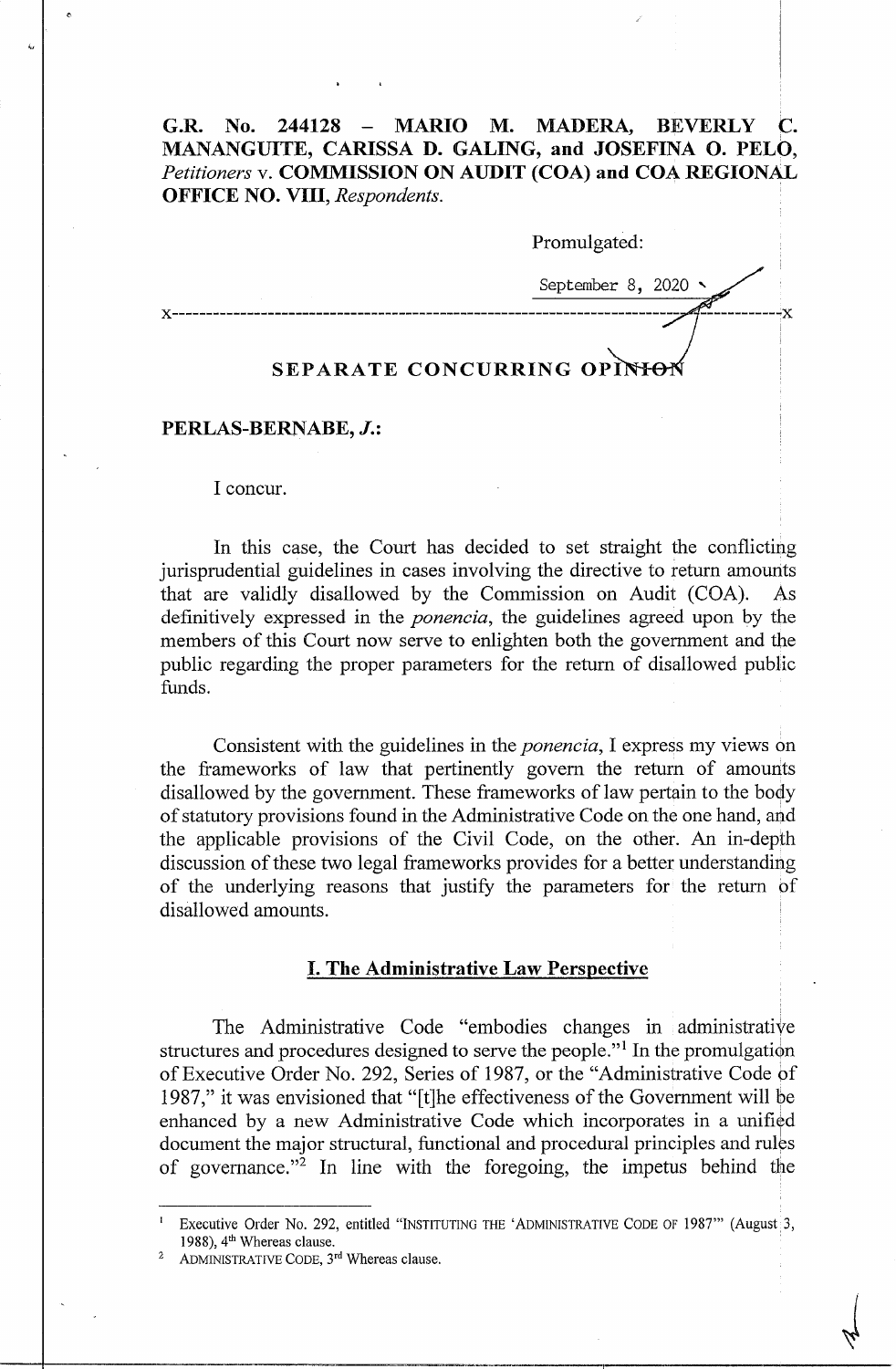✓

Administrative Code provisions on public officers is to ensure public accountability. This is embodied in Section 32, Chapter 9, Book I thereof, which is a reflection of Section 1, Article  $XI<sup>3</sup>$  of the 1987 Constitution:

### **CHAPTER 9** General Principles Governing Public Officers

Section 32. *Nature of Public Office*. - Public office is a public trust. Public officers and employees must at all times be accountable to the people, serve them with the utmost responsibility, integrity, loyalty and efficiency, act with patriotism and justice, and lead modest lives.

Undoubtedly, an essential administrative function of the government is the disbursement of public funds. In this regard, public officers and . government employees tasked with this vital function are mandated to ensure that public expenditures are made in conformity with the law. This mandate stems from the Constitution itself which states that "[n]o money shall be paid out of the Treasury except in pursuance of an appropriation made by law."<sup>4</sup> This command is also mirrored in Section 32, Chapter 5, Book VI of the Administrative Code which states that "[a]ll moneys appropriated for functions, activities, projects and programs shall be available solely for the specific purposes for which these are appropriated."

When there is an " $[e]$ xpenditur $[e]$  of government funds or us $[e]$  of government property in violation of law or regulations,"5 there is an **"unlawful expenditure."** An unlawful or illegal expenditure is subject to disallowance<sup>6</sup> by the COA.<sup>7</sup> Under Section 52, Chapter 9, Subtitle B, Title I, Book V of the Administrative Code, unlawful expenditures are the **personal liability** of officials or employees found to be **directly responsible** therefor:

Section 52. *General Liability for Unlawful Expenditures.* - Expenditures of government funds or uses of government property in violation of law or regulations shall be a **personal liability of the official or employee found to be directly responsible therefor.** (Emphasis and underscoring supplied)

# ARTICLE XI

Accountability of Public Officers

Section 1. Public office is a public trust. Public officers and employees must at all times be accountable to the people, serve them with utmost responsibility, integrity, loyalty, and efficiency, act with patriotism and justice, and lead modest lives.

<sup>7</sup> Section 10 of COA Circular No. 2009-006 pertinently reads:

10.1 The Auditor shall issue an ND-Form 3 - for transactions which are irregular/unnecessary/excessive and extravagant as defined in COA Circular No. 85-55A as well as other COA issuances, and those which are illegal and unconscionable.

10.1.1 **Illegal expenditures are expenditures which are contrary to law.** 

 $x \times x \times$  (Emphasis supplied)

<sup>4 1987</sup> CONSTITUTION, Article VI, Section 29 (1).<br>5 ADMINISTRATIVE CODE, Book V, Title I, Subtitle B, Chapter 9, Section 52.

Section 4.16 of COA Circular No. 2009-006 defines a disallowance as "the disapproval or in audit of a transaction."

Section 10. Notice of Disallowance (ND).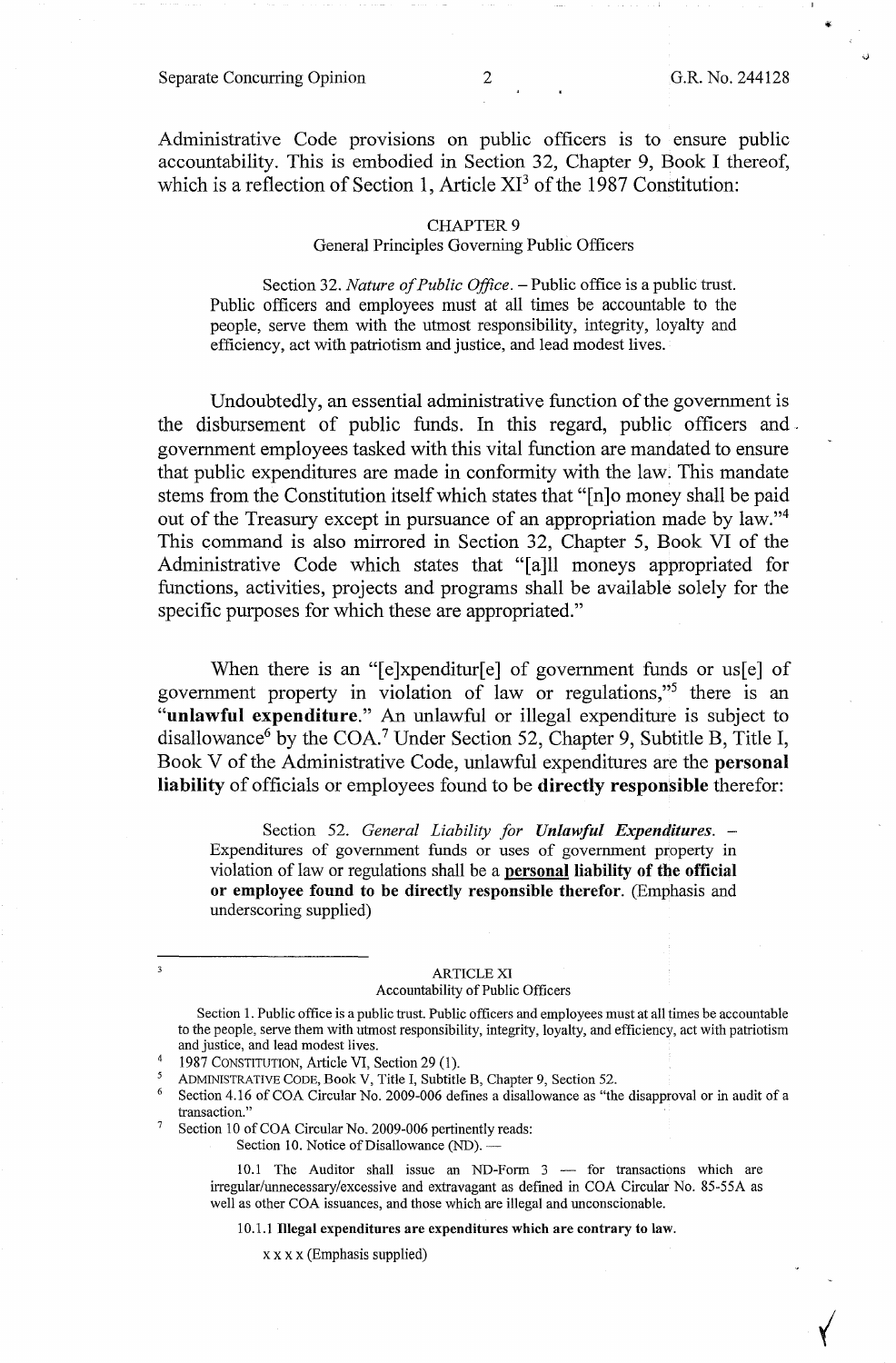Separate Concurring Opinion 3 G.R. No. 244128

 $\sqrt{ }$ 

This provision is mirrored in Section 103, Chapter 5, Title II of Presidential Decree No. 1445<sup>8</sup>**(PD** 1445), otherwise known as the "Government Auditing Code of the Philippines" (Audit Code):

Section 103. *General Liability for Unlawful Expenditures.* -Expenditures of government funds or uses of government property in violation of law or regulations shall be a **personal liability of the official or employee found to be directly responsible therefor.** (Emphasis and underscoring supplied)

Notably, the liability for unlawful expenditures *per se* must be distinguished from the liability of accountable officers tasked with the custody and safekeeping of government property and funds pertaining to an agency.<sup>9</sup> With respect to the latter, Section 51, Chapter 9, Subtitle B, Title I, Book  $V$ of the Administrative Code distinctly provides for the primary and secondary responsibilities of the following officers:

Section 51. *Primary and Secondary Responsibility*. - (1) The head **of any agency** of the Government is immediately and primarily responsible for all **government funds and property pertaining to his agency;** 

(2) **Persons entrusted with the possession or custody of the funds**  or property under the agency head shall be immediately responsible to him, without prejudice to the liability of either party to the Government.<sup>10</sup> (Emphases supplied)

Under COA Circular No. 2009-006 $11$  or the "Rules and Regulations for the Settlement of Accounts," the term **"persons responsible"** is defined as those "persons detennined to be answerable for compliance with the audit requirements as called for in the Notice of Suspension." <sup>12</sup>**A public officer**  who approves or authorizes a public expenditure (approving/authorizing **officer) is necessarily considered as a person directly responsible.** 

However, it is integral to point out that **approving or authorizing officers are not automatically held liable to return disallowed. amounts** . I **based on every unlawful expenditure.** Section 16.1.3 of COA Circular No. 2009-006 qualifies that approving/authorizing officers shall be liable for

Entitled "ORDAINING AND INSTITUTING A GOVERNMENT AUDITING CODE OF THE PHILIPPINES," approved on June 11, 1978.

Section 50, Chapter 9, Subtitle B, Title I, Book V of the ADMINISTRATIVE CODE characterizes these officers as follows: '

Section 50. *Accountable Officers; Board Requirements.* - (1) Every officer of any government agency whose duties permit or require the possession or custody government funds shall be accountable therefor and for safekeeping thereof in conformity with law; and

<sup>(2)</sup> Every accountable officer shall be properly bonded in accordance with law.<br><sup>10</sup> See also Section 102, Chapter 5, Title II of the AUDIT CODE.<br><sup>11</sup> Approved on September 15, 2009. Notably, the issuance superseded COA Cir approved on January 20, 1994, otherwise known as the "Manual on Certificate of Settlement and Balances" (see Section 29, Chapter VII of COA Circular No. 2009-006), but the provisions on liability of public officers for disallowed expenditures have remained unchanged. 12 COA Circular No. 2009-06, Section 4.21.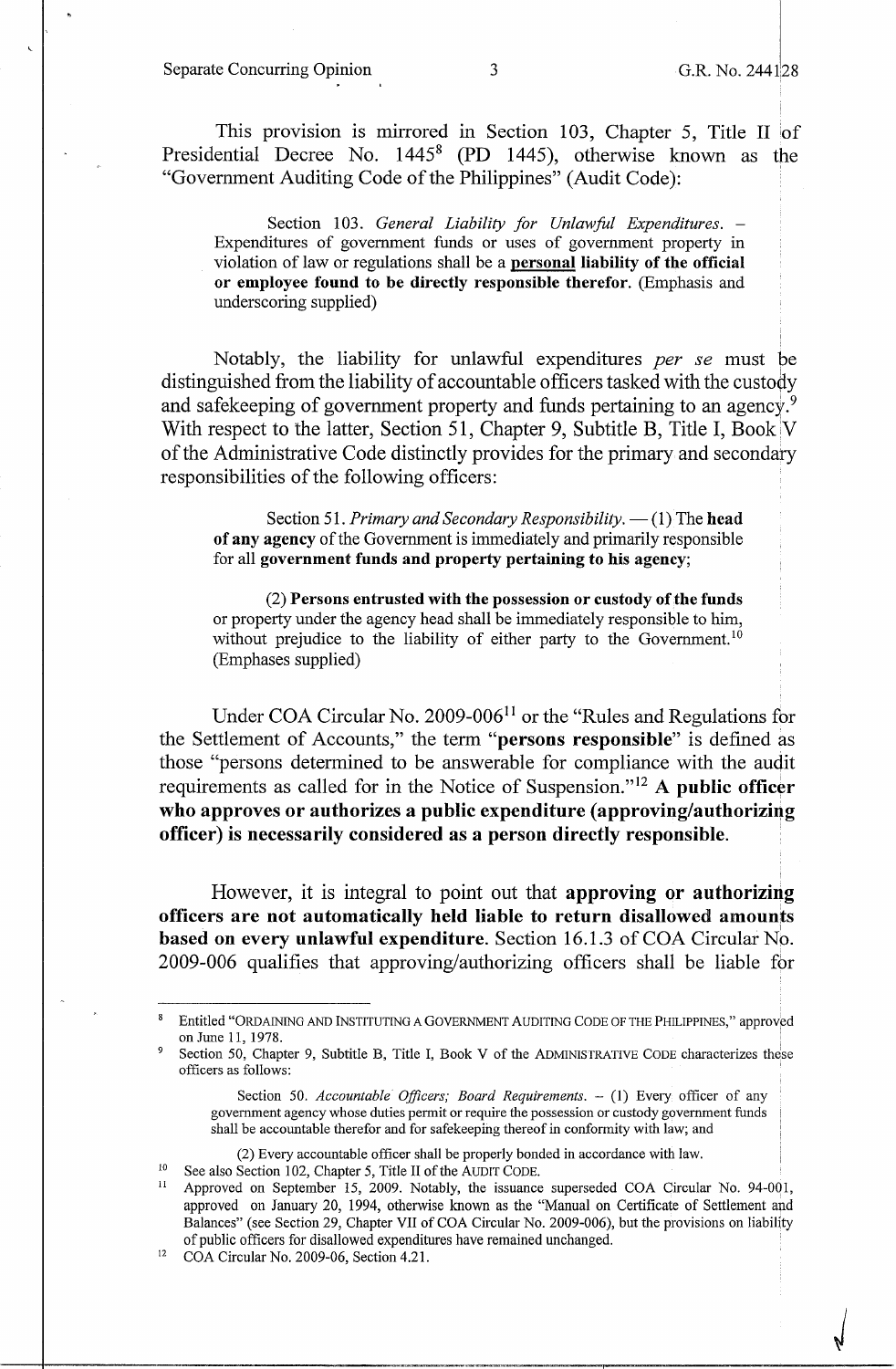losses arising out of their negligence or failure to exercise the diligence of a good father of a family in approving/ authorizing what turns out to be a disallowed transaction:

16.1.3 Public officers who **approve or authorize expenditures**  shall be liable for losses arising out of their **negligence or failure to exercise the diligence of a good father of a family**. (Emphases and underscoring supplied)

This implementing Circular is an apparent reflection of the exacting requirements of the Administrative Code. Under Section 38 (1), Chapter 9, Book I thereof, there must be a **"clear showing"** of **bad faith, malice,** or **gross negligence** in order to hold a public officer civilly liable for acts done in the performance of his official duties:

Section 38. *Liability of Superior Officers*.  $- (1)$  A public officer shall **not be civilly liable** for acts done in the performance of his official duties, unless there is a **clear showing of bad faith, malice or gross negligence.**  (Emphases and underscoring supplied)

This provision is supplemented by Section 39 of the same Code which prescribes the need to debunk the good faith of a subordinate officer before he is likewise held civilly liable for acts done under orders or instructions of his superiors:

Section 39. *Liability of Subordinate Officers*. - No subordinate officer or employee shall be **civilly liable** for acts **done by him in good faith in the performance of his duties.** However, he shall be liable for **willful or negligent** acts done by him which are **contrary to law, morals, public policy and good customs even if he acted under orders or instructions of his superiors.** (Emphases and underscoring supplied)

To be sure, the need to first prove bad faith, malice, or gross negligence before holding a public officer civilly liable traces its roots to the core concept of the law on public officers. From the perspective of administrative law, public officers are considered as agents of the State, and as such, acts done in the performance of their official functions are considered as acts of the State. In contrast, when a public officer acts negligently, or worse, in bad faith, the protective mantle of State immunity is lost as the officer is deemed to have acted outside the scope of his official functions; hence, he is treated to have acted in his personal capacity and necessarily, subject to liability on his own. In the case of *Vinzons-Chato v. Fortune Tobacco Corporation*<sup>13</sup> the Court explained this distinct and peculiar treatment of public officer liability as follows:

[T]he general rule is that a public officer is not liable for damages which a person may suffer arising from the just performance of his official duties and within the scope of his assigned tasks. An officer who acts **within his authority to administer the affairs of the office** which he/she heads is not

<sup>13 552</sup> Phil. 101 (2007).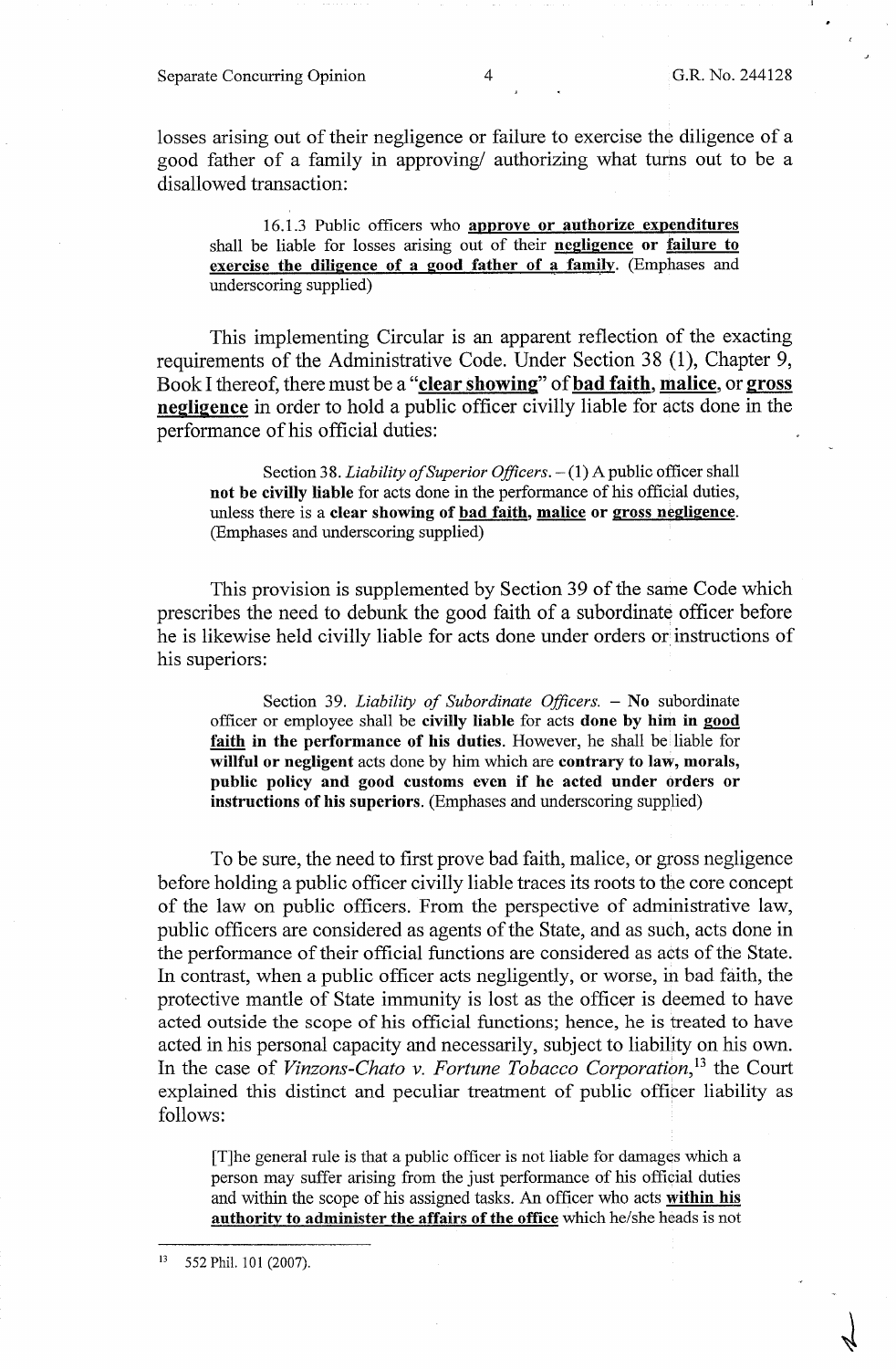liable for damages that may have been caused to another, **as it would virtually be a charge against the Republic, which is not amenable to judgment for monetary claims without its consent.** However, a public officer is by law **not immune from damages in his/her personal capacity for acts done in bad faith which, being outside the scope of his authority.** are no longer protected by the mantle of immunity for official actions. 14 (Emphases and underscoring supplied)

In line with this, public officers are accorded with the **presumption pf regularity** in the performance of their official functions – "[t]hat is, when an act has been completed, it is to be supposed that the act was done in the manner prescribed and by an officer authorized by law to do it."<sup>15</sup> This presumption is a rule borne out of **administrative necessity and practicality.** In *Yap 'v.*  Lagtapon,<sup>16</sup> the Court characterized the presumption of regularity as "an aid to the effective and unhampered administration of government functions. Without such benefit, every official action could be negated with minimal effort from litigants, irrespective of merit or sufficiency of evidence to support such challenge."<sup>17</sup>

In a long line of cases,  $18$  the Court has ruled that the civil liability of public officers for illegal expenditures depends on a clear showing of bad faith, malice, or gross negligence; absent which, the presumptions of regularity and good faith operate to absolve them from said liability. Among others, in the 1998 case of *Suarez v. COA*<sup>19</sup> (August 7, 1998), the Court absolved the petitioner therein of civil liability for the disallowance of a government contract on the basis of Section 38, Chapter 9, Book I of the Administrative Code, remarking that "[a] public officer is presumed to have acted in the regular performance of his/her duty; therefore, he/she cannot be held civilly liable, unless contrary evidence is presented to overcome the presumption $[$ :  $]$ "<sup>20</sup>

In holding petitioner liable for having failed to show good faith and diligence in properly performing her functions as a member of the PBAC,

Id. at 540-541.

<sup>14</sup> Id.

<sup>15</sup>*People v. Jolliffe,* 105 Phil. 677, 682-683 (1959).

<sup>16 803</sup> Phil. 652 (2017).<br><sup>17</sup> Id. at 653.<br><sup>18</sup> See *Alejandrino v. COA*, G.R. No. 245400, November 12, 2019; *Gubat Water District v. COA*, G.R. No. 222054, October 1, 2019; Unsigned Resolution in *Castro v. COA,* G.R. No. 233499, February 26, 2019; *Montejo v. COA,* G.R. No. 232272, July 24, 2018; *Career Executive Service Board v. COA,* G.R. ijo. 212348, June 19, 2018, 866 SCRA 475; *Development Bank of the Philippines v. COA*, 827 Phil. 818 (2018); *Metropolitan Waterworks and Sewerage System v. COA,* 821 Phil. 117(2017); *Philippine Heci/th Insurance Corporation v. COA,* 801 Phil. 427 (2016); *Development Academy of the Philippines v. Tan,*  797 Phil. 53 7 (2016); *Philippine Economic Zone Authority v. COA,* 797 Phil. 117 (2016); *Social Security System v. COA,* 794 Phil. 387 (2016); *Velasco v. COA,* 695 Phil. 226 (2012); *Veloso v. COA,* 672 Phil. 419 (2011); *Agra v. COA,* 677 Phil. 608(2011); *Singson v. COA,* 641 Phil. 154 (2010); *Lumayna v. CGA,*  616 Phil. 928 (2009); *Bases Conversion and Development Authority v. COA,* 599 Phil. 455 (2009); *Ba1:bo v. COA, 589 Phil. 289 (2008); Magno v. COA, 558 Phil. 76 (2007); Public Estates Authority v. COA,* 541 Phil. 412 (2007); *Casal v. COA,* 538 Phil. 634 (2006); *Kapisanan ng mga Manggagawa !sa Government Service Insurance System v. COA,* 480 Phil. 861 (2004); *Abani!la v. COA,* 505 Phil. 202 (2005); *Home Development Mutual Fund v. COA,* 483 Phil. 666 (2004); and *Blaquera v. Alcala,* 356 Phil. 678 (1998).

 $^{19}$  355 Phil. 527 (1998).<br><sup>20</sup> Id. at 540-541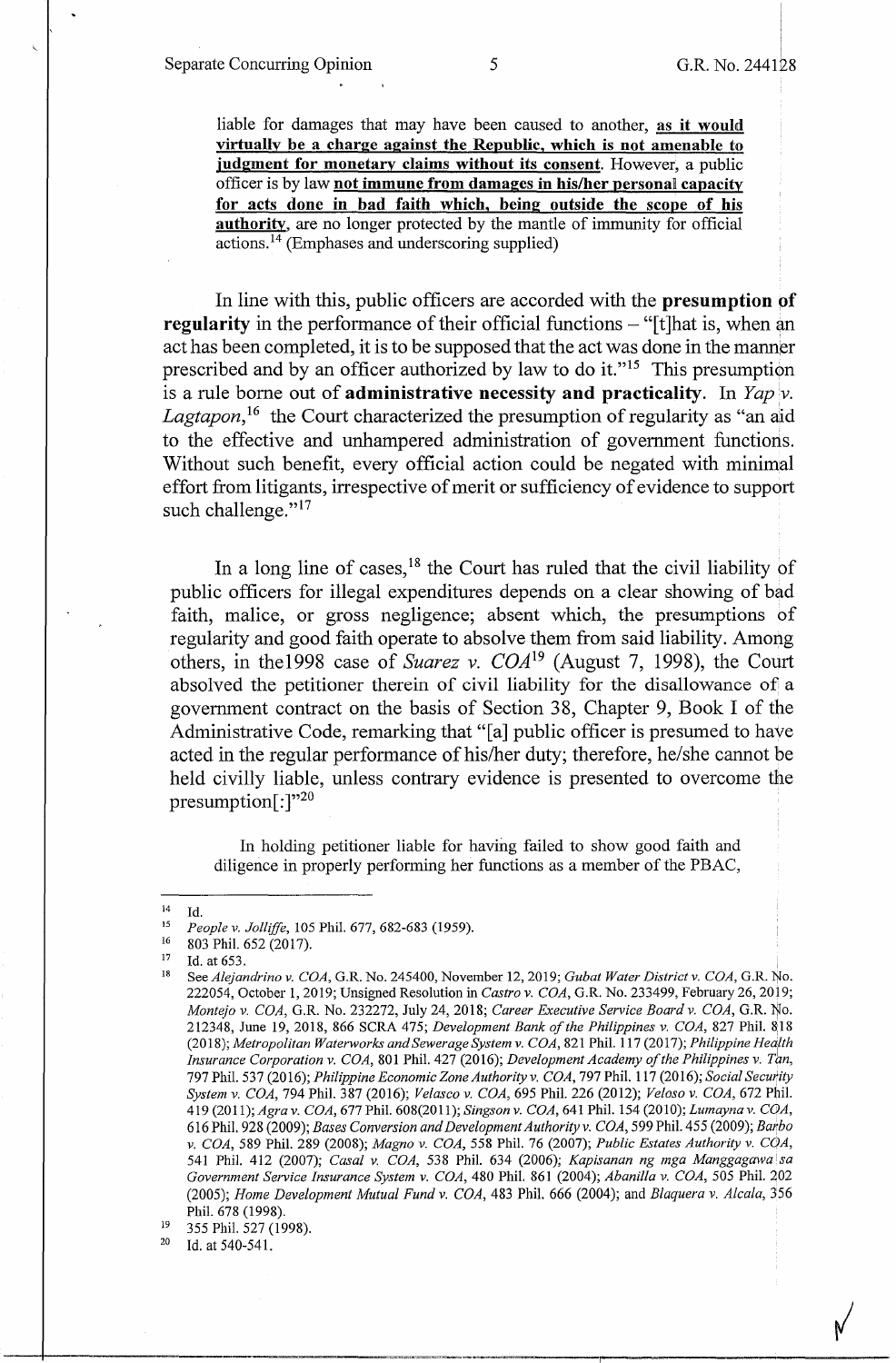~/

Respondent COA misconstrued Sec. 29.2 of the Revised CSB Manual. The aforesaid section requires a **clear showing of bad faith, malice or gross negligence before a public officer may be held civilly liable for acts done in the performance of his or her official duties. The same principle is reiterated in Book** I, **Chapter 9, Section 38 of the 1987 Administrative Code. A public officer is presumed to have acted in the regular performance of his/her duty; therefore, he/she cannot be held civilly liable, unless contrary evidence is presented to overcome the presumption.**  $x \times x^{21}$  (Emphasis and underscoring supplied)

Also, in the oft-cited case of *Blaquera v. Alcala*<sup>22</sup> (September 11, 1998), the Court ruled that:

Absent a showing of bad faith or malice, public officers are not personally liable for damages resulting from the performance of official duties.

Every public official is entitled to the **presumption of good faith** in the discharge of official duties. Absent any showing of bad faith or malice, there is likewise a **presumption of regularity** in the performance of official duties. $23$  (Emphases supplied)

In disallowance cases, "good faith" has been defined as a "state of mind denoting honesty of intention, and **freedom from knowledge of circumstances** which ought to put the holder upon inquiry; an honest intention to abstain from taking any **unconscientious advantage** of another, even through technicalities of law, together with absence of all information, notice, or benefit or belief of facts which render transaction unconscientious."24 Thus, in order to overcome the presumption of regularity on the ground of **bad faith,** as well as the synonymous ground of **malice,** there must be a **clear showing** that the said officer approved/authorized an unlawful expenditure, acting with **full knowledge of the circumstances** and with the . intention of taking **unconscientious advantage** of his public position. This intention may be shown by, for instance, proof that he approved/authorized the unlawful expenditure for his personal gain or to benefit another. Because the Administrative Code requires a clear showing of bad faith or malice, the Court may analogously apply the jurisprudential definition of "evident bad faith" to gauge the intention behind the acts involved:

"[E]vident bad faith" connotes not only bad judgment but also palpably and patently fraudulent and dishonest purpose to do moral obliquity or conscious wrongdoing for some perverse motive or ill will. It **contemplates a state of mind affirmatively operating with furtive design or with some motive or self-interest or** ill **will or for ulterior purposes.<sup>25</sup>**(Emphasis and underscoring supplied)

<sup>21</sup> Id.

<sup>&</sup>lt;sup>22</sup> Supra note 18.<br><sup>23</sup> Id at 165

<sup>23</sup> Id. at 165. 24 *Development Bank of the Philippines v. COA,* supra note 18, at 833; *Maritime Industry Authority v. COA,*  750 Phil. 288, 337 (2015); and *Philippine Economic Zone Authority v. COA,* 690 Phil. 104, 115 (2012); emphases supplied.

<sup>25</sup>*Fuentes v. People,* 808 Phil. 586, 594 (2017).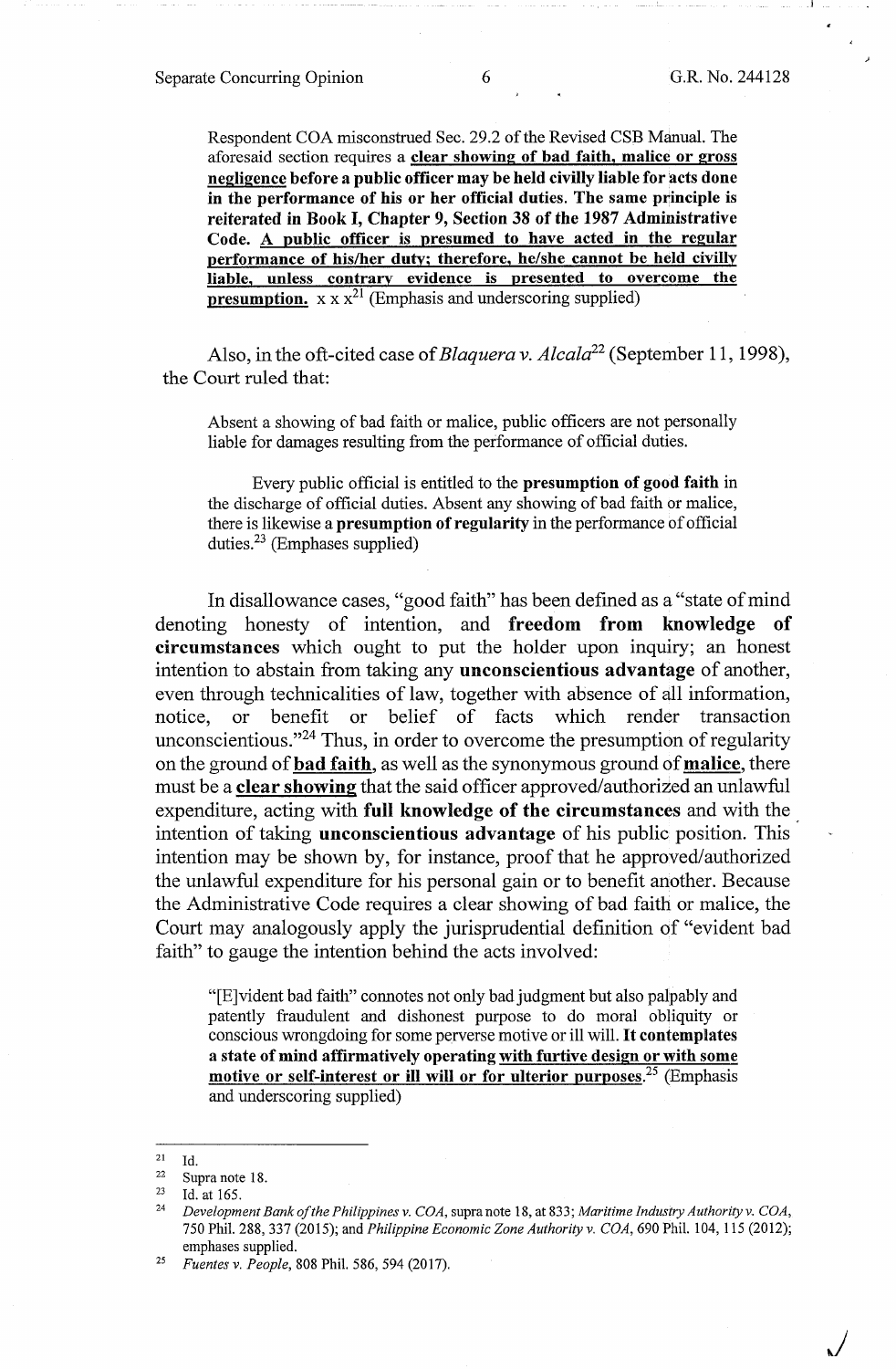Separate Concurring Opinion 7 G.R. No. 244128

 $\sqrt{ }$ 

In the 2019 case of *Rotoras v. COA26 (Rotoras;* August 20, 2019), the Court held that "officials and officers who disbursed the disallowed amounts are liable to refund: (1) when they patently disregarded existing rules in granting the benefits to be disbursed, amounting to gross negligence;  $27$  (2) when there was clearly no legal basis for the benefits or allowances;<sup>28</sup> (3) when the amount disbursed is so exorbitant that the approving/authorizing officers were alerted to its validity and legality;<sup>29</sup> or  $(4)$  when they knew that they had no authority over such disbursement.<sup>30</sup>" To my mind, these instances are manifestations of the public officer's bad faith or malice.

Likewise, as indicated by the Administrative Code, good faith may be negated by a **clear showing** of the approving/authorizing officer's **gross negligence** in the performance of his duties. Gross negligence refers to:

[N]egligence characterized by the **want of even slight care,** or by acting or omitting to act in a situation where there is a duty to act, not inadvertently but willfully and intentionally, with a **conscious indifference** to the consequences, insofar as other persons may be affected. It is the omission of that care that even inattentive and thoughtless men never fail to give to their own property. It denotes a flagrant and culpable refusal or unwillingness of a person to perform a duty. **In cases involving public officials, gross negligence occurs when a breach of duty is flagrant and palpable.<sup>31</sup>**(Emphases and underscoring supplied)

Gross negligence may become evident through the non-compliance of an approving/authorizing officer of clear and straightforward requirements of an appropriation law, or budgetary rule or regulation, which because of their clarity and straightforwardness only call for one **reasonable** interpretation. On the other hand, gross negligence may be rebutted by showing that an appropriation law, or budgetary rule or regulation is susceptible of various reasonable interpretations because its application involves complicated questions of law,  $32$  or that by consistent institutional practice over the years, the law, rule or regulation has been unwittingly applied by said officer in accordance with such practice. In *Rotoras*, the Court observed that in previous occasions, public officials and employees were allowed to keep disallowed benefits and allowances they had already received when, *inter alia,* "the approving authority failed to exercise diligence or made mistakes but did not act with malice or in bad faith,"33 or "there was ambiguity in existing rules

<sup>&</sup>lt;sup>26</sup> See G.R. No. 211999.<br><sup>27</sup> See id.; citing *Casal v. COA*, supra note 18 and *Sambo v. COA*, 811 Phil. 344 (2017).<br><sup>28</sup> See id.; citing *Manila International Airport Authority v. COA*, 681 Phil. 644 (2012) and *Oriond* G.R. No. 211293, June 4, 2019.<br>
<sup>29</sup> Id.; citing *Maritime Industry Authority v. COA*, supra note 24.<br>
<sup>30</sup> Id.; citing *Silang v. COA*, 769 Phil. 327 (2015).<br>
<sup>31</sup> Office of the Ombudsman v. De Leon, 705 Phil. 26, 37-38

basis of good faith." *(Philippine National Bank v. Heirs of Militar, 526 Phil. 788, 797 [2006]).*<br>33 See supra note 26; citing *Home Development Mutual Fund v. COA*, supra note 18 and *Lumayna v. COA*,

supra note 18.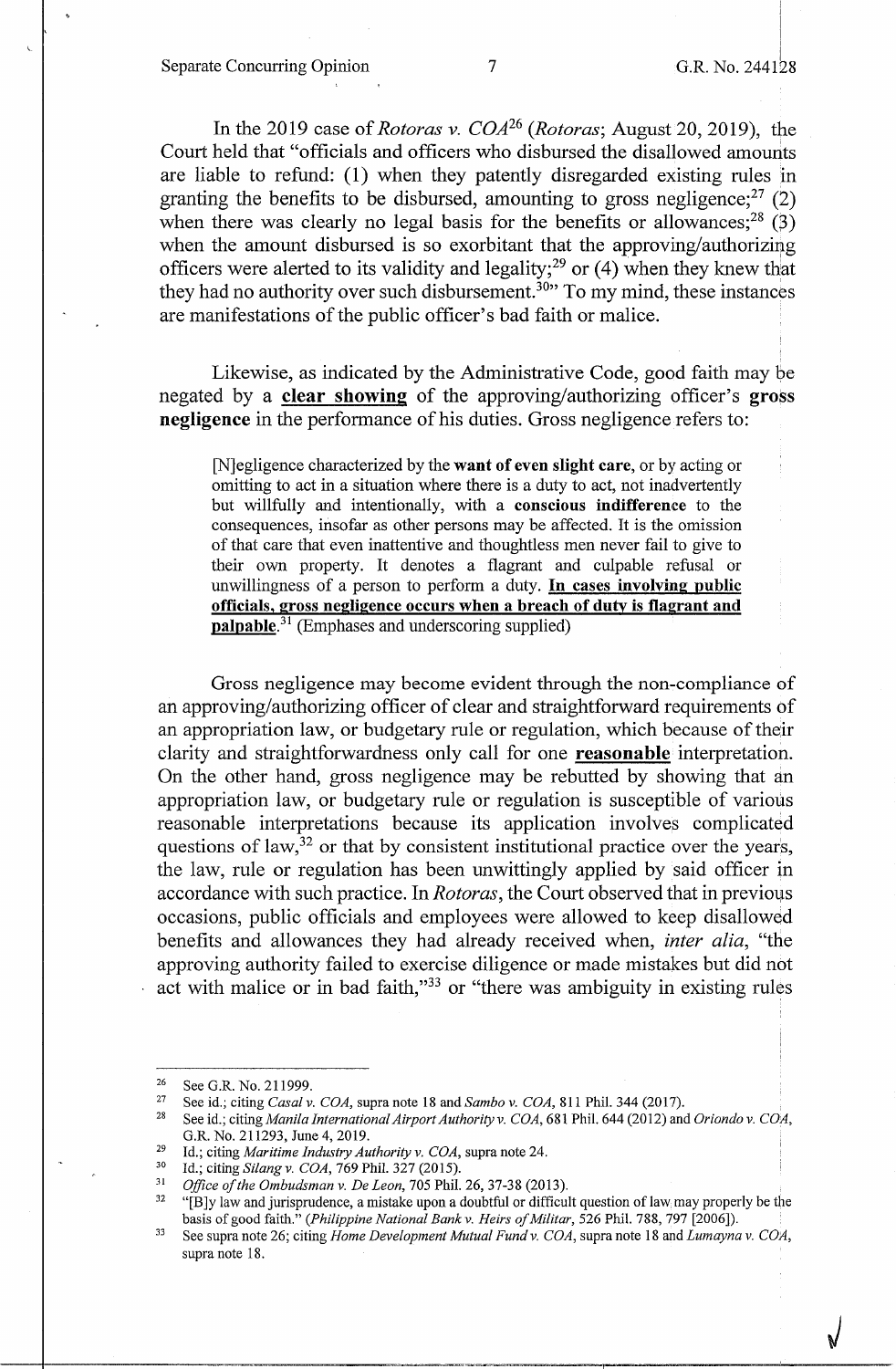and regulations that have not yet been clarified."34 The rationale, as practically observed by the Court in *Castro v. COA,35* is that:

[I]t [ would be] unfair to penalize public officials based on overly stretched and strained interpretations of rules which were not that readily capable of being understood at the time such functionaries acted in good faith. x x x A contrary rule would be counterproductive. It could result in paralysis, or lack of innovative ideas getting tried. In addition, it could dissuade others from joining the government. When government service becomes unattractive, it could only have adverse consequences for society.<sup>36</sup>

Thus, in order to establish gross negligence, **one must ultimately determine whether or not in effecting the unlawful expenditure, there was "want of even slight care" on the part of the approving/authorizing officer with a "conscious indifference to the consequences."** If there is clear showing of the affirmative, then the approving/authorizing officer must be held civilly liable for the return of the disallowed amounts to the government.

In this relation, it should be stressed that the determination of whether a particular approving/authorizing officer has acted with bad faith, malice, or gross negligence in a given situation must be made on a **case-to-case basis.**  To this end, the *ponencia* has adopted Justice Mario Victor M.V.F. Leonen's view that:

For one to be absolved of liability the following requisites [ may be considered] : (1) Certificates of Availability of Funds pursuant to Section 40 of the Administrative Code, (2) In-house or Department of Justice legal opinion, (3) that there is no precedent allowing a similar case in jurisprudence, (4) that it is traditionally practiced within the agency and no prior disallowance has been issued, [or] (5) with regard the question of law, that there is a reasonable textual interpretation on its legality. $37$ 

and aptly pointed out that "[t]he presence of any of these factors in a case may tend to uphold the presumption of good faith in the performance of official functions accorded to the officers involved, **which must always be examined relative to the circumstances attending therein."38** 

Once the existence of bad faith, malice, or gross negligence as contemplated under Section 38, Chapter 9, Book I of the Administrative Code is clearly established, the civil liability of approving/authorizing officers to return disallowed amounts based on an unlawful expenditure is **solidary**  together **with all other persons taking part therein, as well as every person receiving such payment.** This solidary liability is found in Section 43, Chapter 5, Book VI of the Administrative Code, which states:

<sup>34</sup>*Rotoras,* id. 35 See supra note 18; see also *Philippine Economic Zone Authority v. COA,* supra note 18. 36 *Castro v. COA,* supra note 18. 37 *Ponencia,* pp. 21-22. 38 Id. at 22; emphasis supplied.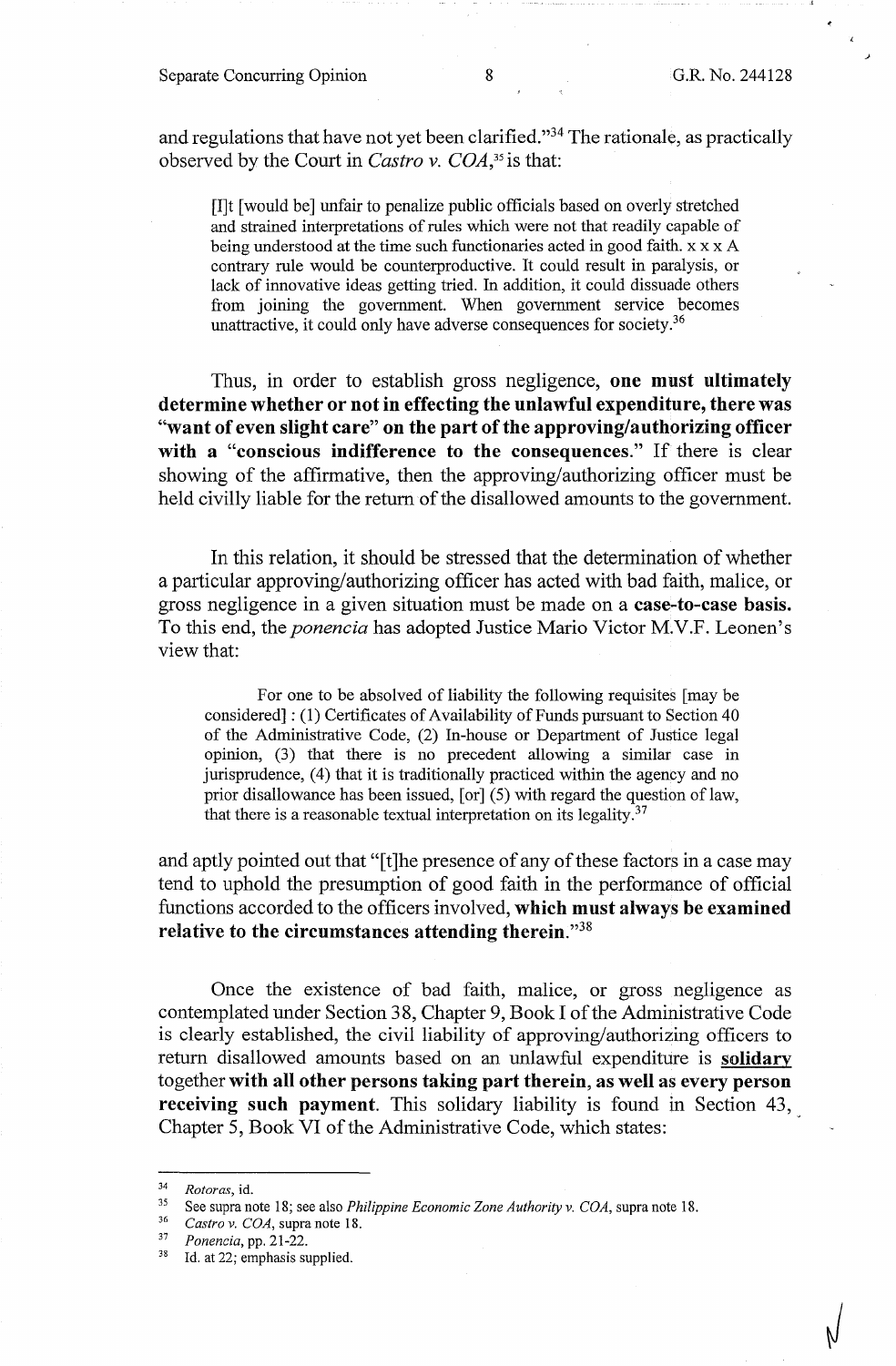'-

Section 43. *Liability for Illegal Expenditures*. - Every expenditure or obligation authorized or incurred in violation of the provisions of this Code or of the general and special provisions contained in the annual General or other Appropriations Act shall be void. Every payment made in violation of **said provisions** shall be illegal and **every official or employee authorizing or making such payment, or taking part therein, and every person receiving such payment shall be jointly and severally liable** to the Government for the full amount so paid or received. (Emphases and underscoring supplied)

Notably, with respect to "every official or employee authorizing or **making such payment**" in bad faith, with malice, or gross negligence, the law justifies holding them solidarily liable for the amounts they may or may not have received, considering that the payees would not have received the disallowed amounts if it were not for the officers' irregular discharge of their duties.

Since the law characterizes their liability as solidary in nature, it means that once this provision is triggered, the State can go after each and every person determined to be liable for the full amount of the obligation; this holds true irrespective of the actual amounts individually received by each coobligor, without prejudice to claims for reimbursement from one another. As defined, a "solidary obligation [is] one in which each of the debtors is liable for the entire obligation, and **each of the creditors is entitled to demand the** satisfaction of the whole obligation from any or all of the debtors.<sup>739</sup> However, "[h]e who made the payment may claim from his co-debtors only on the share which corresponds to each  $[co-debtor]$ ."<sup>40</sup> Of course, the decision as to who the State will go after and the extent of the amount to be claimed falls within the discretion and prerogative of the COA. As provided for in Section 16.3 of COA Circular 2009-006:

16.3 The liability of persons determined to be liable under an ND/NC shall be **solidary** and **the Commission may go against any person liable without prejudice to the latter's claim against the rest of the persons liable.** (Emphasis supplied)

That being said, it must be observed that a disallowed amount under a Notice of Disallowance does not only comprise of amounts received by guilty public officials but also of amounts unwittingly received by **passive recipients**. This begs the following question: *should the erring public officer be held liable for the return of the entire disallowed amount, including the amounts received by passive recipients?* To this end, the nature of a passive recipient's liability must be examined under the perspective of the civil law principles of *solutio indebiti* and unjust enrichment. '

<sup>&</sup>lt;sup>39</sup> AFP Retirement and Separation Benefits System v. Sanvictores, 793 Phil. 442, 451 (2016); emphasis and underscoring supplied.

<sup>4</sup> ° CIVIL CODE, Article 1217.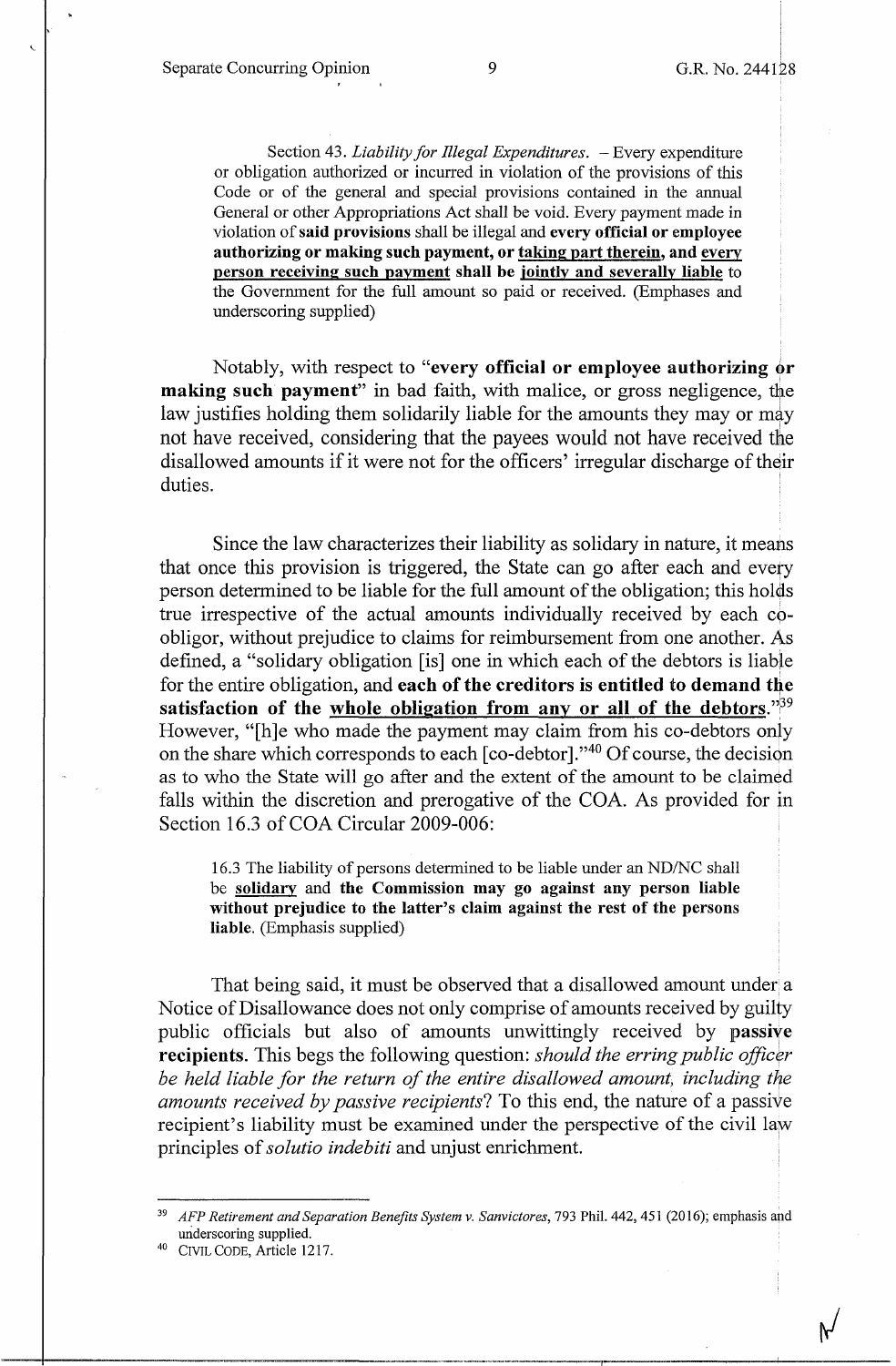·--- ·- --·------- --- IL. .

### II. **The Civil Law Perspective**

As preliminarily discussed, the main thrust of the Administrative Code is to exact accountability from public officials in the performance of official duties. For this reason, the Administrative Code requires a clear showing of bad faith, malice, or gross negligence on the part of the public officer in the performance of official duties before recovery of losses to the government may be sought.

However, when it comes to passive recipients, their civil liability is not premised on any bad faith, malice, or gross negligence, but rather, based on the application of the principles of *solutio indebiti* and unjust enrichment pursuant to the provisions of the Civil Code. Needless to state, when it comes to the Civil Code, there is no presumption of regularity because the individual is not viewed in his capacity as a State functionary, but rather, as an ordinary civil person. Consequently, **the requirement to clearly show the existence**  of bad faith, malice, or gross negligence, as required in the **Administrative Code, is not necessary to hold an individual liable under the provisions of the Civil Code.** 

In the case of *Siga-an v. Villanueva*,  $^{41}$  the Court elucidated on the *quasi* contract of *solutio indebiti:* 

Article 2154 of the Civil Code explains the principle of *solutio indebiti.* Said provision provides that if something is received when there is no right to demand it, and it was unduly delivered through mistake, the obligation to return it arises. In such a case, a creditor-debtor relationship is created under a quasi-contract whereby the payor becomes the creditor who then has the right to demand the return of payment made by mistake, and the person who has no right to receive such payment becomes obligated to return the same. **The quasi-contract of** *solutio indebiti* **harks back to the ancient principle that no one shall enrich himself unjustly at the expense of another.<sup>42</sup>**(Emphasis supplied)

In the same case, the Court observed that "[t]he principle of *solutio indebiti* applies where (1) a payment is made when there exists no binding relation between the payor, who has no duty to pay, and the person who received the payment; and (2) the payment is made through mistake, and not through liberality or some other cause."43 These requisites clearly obtain in the case of passive recipients who, by mistake of the erring approving/authorizing officer, were able to unduly receive compensation from disbursements later disallowed by the COA. Indeed, from a strictly technical point of view, there would be no legal duty to pay compensation which contravenes or lacks basis in law. Hence, **as a general rule, passive** 

<sup>41 596</sup> Phil. 760 (2009).<br>
42 Id. at 772-773.<br>
43 Id. at 773.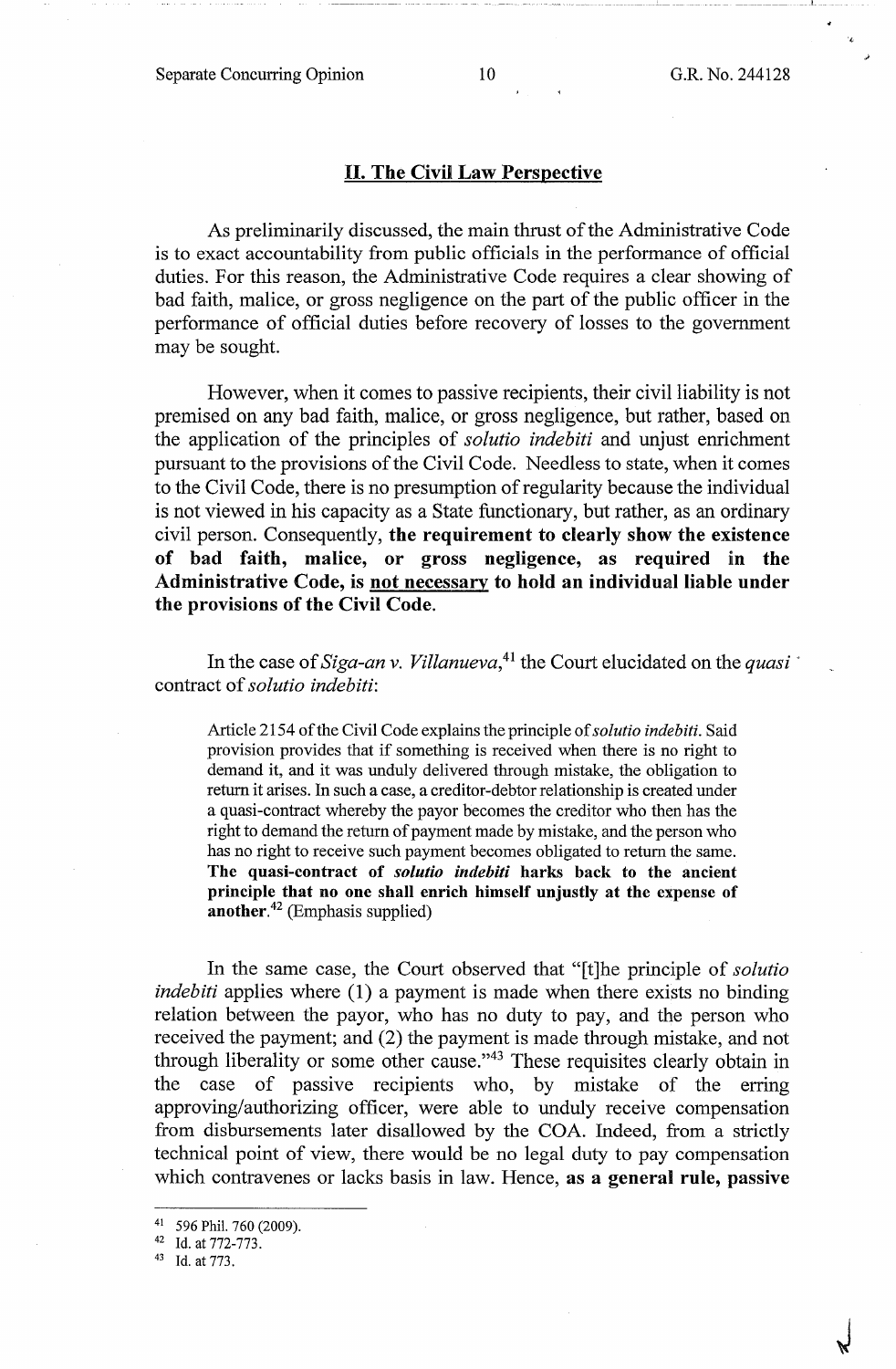Separate Concurring Opinion 11 G.R. No. 244128

 $\sqrt{ }$ 

recipients, notwithstanding their good faith, should be liable to return **disallowed amounts they have respectively received on the basis of** *solutio indebiti.* To note, this same general rule must equally apply to approving/authorizing officers who have **not** acted in bad faith, with malice, or with gross negligence because while they may not be held civilly liable under Section 38 (1), Chapter 9, Book I of the Administrative Code, they are still subject to return the amounts unduly received by them on the basis of *solutio indebiti.* In this respect, they may also be considered as passive recipients.

At this juncture, it is crucial to underscore that good faith cannot be appreciated as a defense against an obligation under *solutio indebiti* as it is "'forced' by operation of law upon the parties, not because of any intention on their part but in order to prevent unjust enrichment."<sup>44</sup> Moreover, it is discerned that the complete absolution of passive recipients from liability may indeed significantly reduce the funds to be recovered by the COA and as  $|a|$ result, cause great losses, or "fiscal leakage," to the detriment of the government. In other words, if non-return of passive recipients is the norm, then the COA's ability to recover may be greatly hampered. This skewed paradigm recognized in earlier jurisprudence should not anymore be propagated.

Nevertheless, the foregoing general rule mandating passive recipients to return should not apply where the disallowed compensation was **genuinely intended as payment for services rendered.** As examples, these disallowed benefits may be in the nature of performance incentives, productivity pay, or merit increases that have not been authorized by the Department of Budget and Management as an exception to the rule on standardized salaries. To be sure, Republic Act No.  $6758,45$  otherwise known as the "Compensation and Position Classification Act of 1989," "standardize<sup>[s]</sup> salary rates among government personnel and do[es] away with multiple allowances and other incentive packages and the resulting differences in compensation among them."<sup>46</sup> Section 12 thereof lays down the general rule that all allowances of State workers are to be included in their standardized salary rates, with the exception of the following allowances:

- 1. Representation and transportation allowances (RATA);
- 2. Clothing and laundry allowances;
- 3. Subsistence allowances of marine officers and crew on board government vessels;
- 4. Subsistence allowance of hospital personnel;
- 5. Hazard pay;
- 6. Allowance of foreign service personnel stationed abroad; and
- 7. **Such other additional compensation not otherwise specified herein as may be determined by the DBM.** (Emphasis supplied)

<sup>&</sup>lt;sup>44</sup> Philippine National Bank v. Court of Appeals, 291 Phil. 356, 367 (1993).<br><sup>45</sup> Entitled "AN ACT PRESCRIBING A REVISED COMPENSATION AND POSITION CLASSIFICATION SYSTEM IN THE GOVERNMENT AND FOR OTHER PURPOSES," approved on August 21, 1989.

<sup>46</sup>*Gubat Water District v. COA,* supra note 18.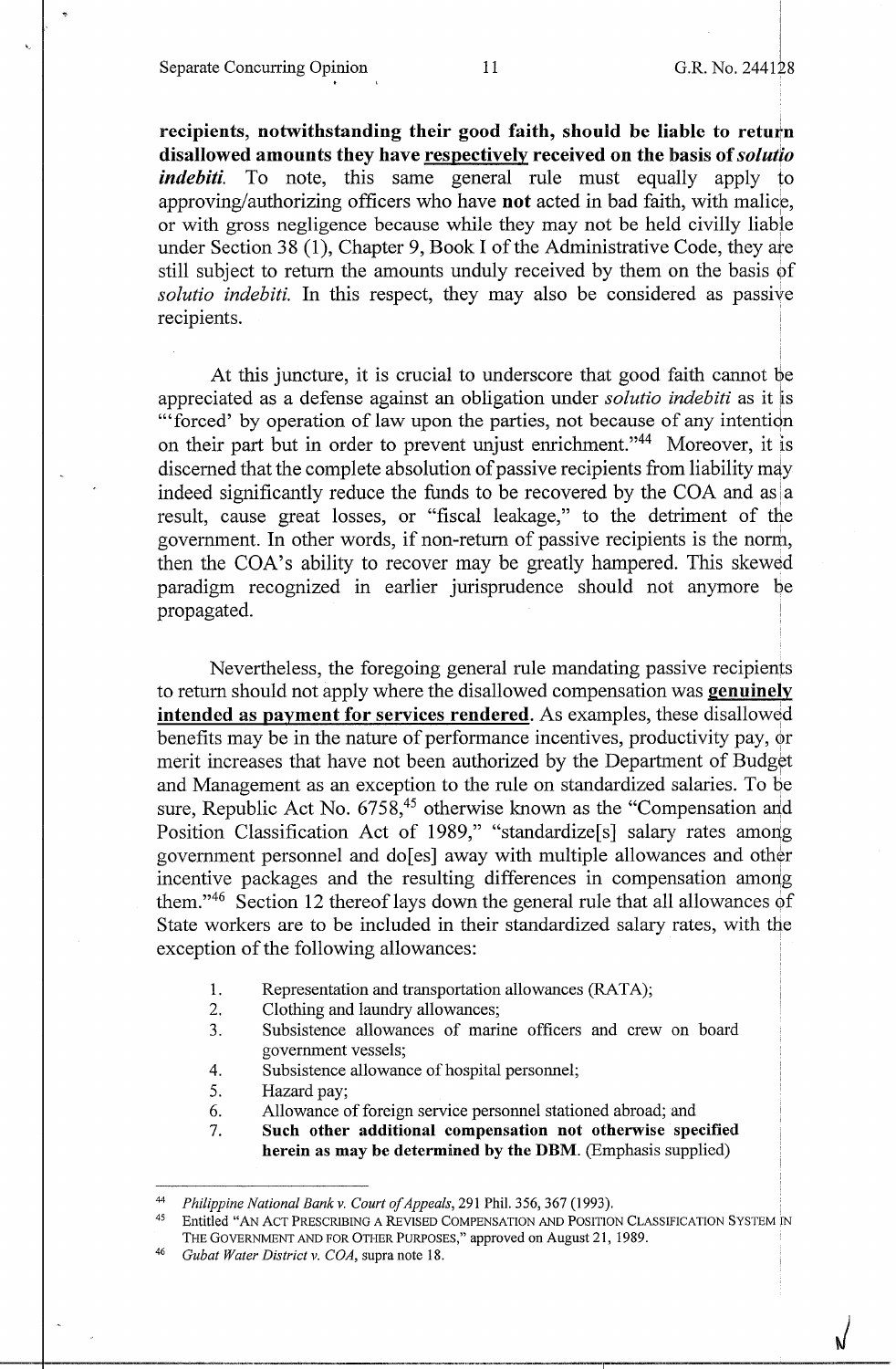';

The said allowances are the "only allowances which government employees can continue to receive in addition to their standardized salary rates." Conversely, "all allowances not covered by the [above] exceptions x x x are presumed to have been integrated into the basic standardized pay" and hence, subject to disallowance.

Indeed, bearing in mind its underlying premise, which is "the ancient principle that no one shall enrich himself unjustly at the expense of another,"<sup>47</sup> *solutio indebiti* **finds no application where there is no unjust enrichment.**  Particularly, an employee cannot be deemed to have been unjustly enriched where the disallowed amounts were genuinely intended as consideration for services rendered as there would be a practical exchange of value resulting into no loss to the government. In such instance, the return of the disallowed amounts is excused, and may therefore, be validly retained by the recipient. Further, the Court may also determine in the proper case *bona fide* exceptions, depending on the purpose and nature of the amount disallowed relative to the attending circumstances.

As earlier intimated, the treatment of passive recipient liability has a direct effect to the extent of the amount to be returned by erring approving/authorizing officers held solidarily liable under Section 38 (1), Chapter 9, Book I in relation to Section 43, Chapter 5, Book VI of the Administrative Code. When passive recipients are excused to return disallowed amounts for the reason that they were genuinely made in consideration for rendered services, or for some other *bona fide* exceptions determined by the Court on a case to case basis, **the erring approving/authorizing officers' solidary obligation for the disallowed amount is net of the amounts excused to be returned by the recipients (net disallowed amount). The justifiable exclusion of these amounts signals that no proper loss should be recognized in favor of the government, and thus, bars recovery of civil liability to this extent.** Accordingly, since there is a justified reason excusing the return, the State should not be allowed a **double recovery** of these amounts from the erring public officials and individuals notwithstanding their bad faith, malice or gross negligence. **Besides, even if the amount to be recovered is limited in tbis sense, these erring public officers and those who have confederated and conspired with them<sup>48</sup>are subject to the appropriate administrative and criminal actions which may be separately and distinctly pursued against them.** 

<sup>47</sup>*Ramie Textiles, Inc. v. Mathay, Sr.,* 178 Phil 482, 487 (1979).

Section 16.1.4 of COA Circular No. 2009-006 provides:

<sup>16.1.4</sup> Public officers and other persons who **confederated or conspired** in a transaction which is disadvantageous or prejudicial to the government shall be held liable **jointly and severally** with those who benefited therefrom. (Emphases supplied)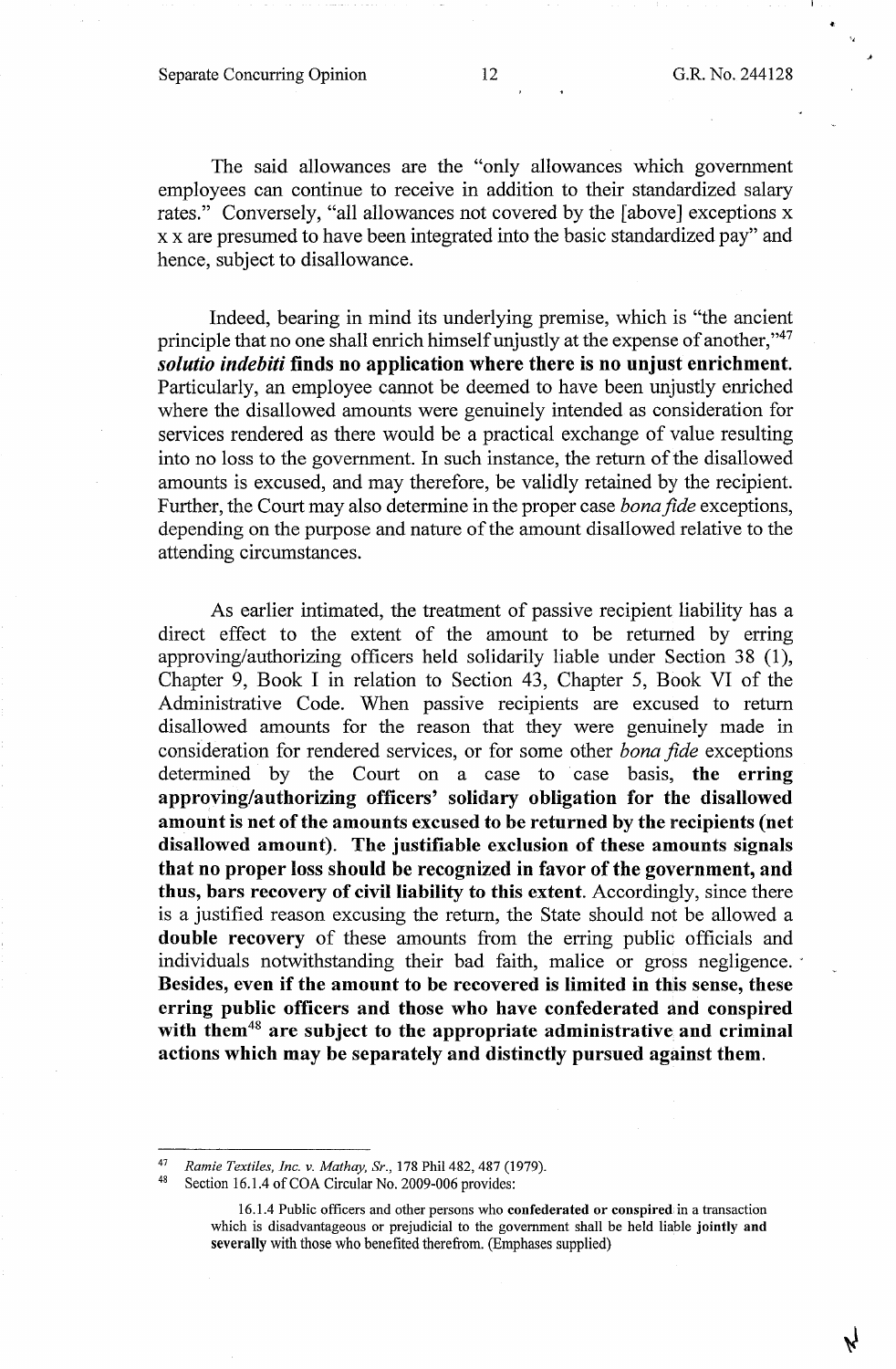# III. **Guidelines**

All things considered, the following guidelines should be observed in disallowance cases for the guidance of the bench, bar, and the public:

1. Approving/authorizing public officers who were clearly shown to have acted in bad faith, with malice, or with gross negligence, are all solidarily liable for the return of the net disallowed amount. The net disallowed amount is the total disallowed amount minus the amounts excused to be returned by recipients (see exception in Guideline 3).

2. Those who have conspired or confederated with the approving/authorizing officers as stated in Guideline 1 are likewise solidariily liable with such officers for the net disallowed amount. Again, the net disallowed amount is the total disallowed amount minus the amounts excused to be returned by recipients (see exception in Guideline 3).

3. As a general rule, passive recipients, including approving/authorizing public officers who were not clearly shown to haye acted in bad faith, with malice, or with gross negligence but had received disallowed amounts they have approved/authorized and thus also considered as passive recipients, are liable to return the amounts they have respectively received on the basis of *solutio indebiti.* 

As an exception to this general rule, recipients  $-$  whether passive recipients or even erring approving/authorizing officers - are excused *to*  return the disallowed amounts only if the amounts were genuinely intended in consideration for services rendered, or when reasonably excused by the Court due to *bona fide* exceptions depending on the purpose and nature of the amounts disallowed relative to the attending circumstances. ·

4. The foregoing civil liabilities notwithstanding, the State may pursue any other appropriate administrative or criminal actions against erring public officers and individuals involved in any unlawful expenditure case pursuant to existing laws and jurisprudence.

# **IV. Application to the Case at Bar**

In this case, the COA disallowed the total amount of  $\overline{P7,706,253.10}$ pertaining to additional allowances given on top of the basic salary of the government employees involved. These are the Economic Crisis Assistance (ECA), Monetary Augmentation of Municipal Agency (MAMA), Agricultural Crisis Allowance (ACA), and Mitigation Allowance to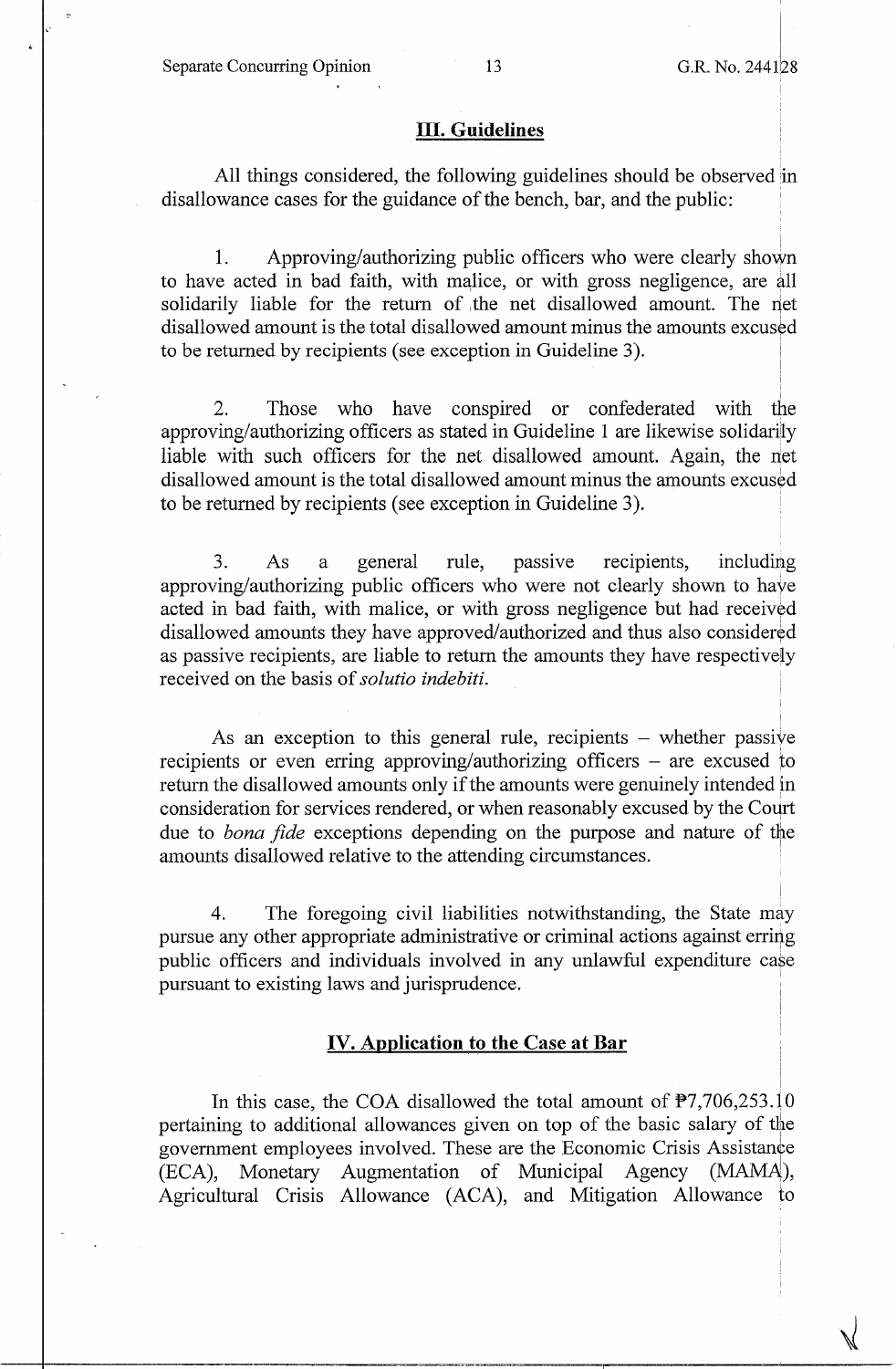Separate Concurring Opinion 14 G.R. No. 244128

"

*.,)* 

Municipal Employees (MAME), $49$  which, by nature, are all forms of financial assistance. The persons held liable were Municipal Mayor Mario M. Madera (Madera), Municipal Accountant Beverly C. Mananguite, and Municipal Budget Officers Carissa D. Galing and Josefina 0. Pelo (Madera, *et al.),* and all other payees stated in the notices of disallowance.<sup>50</sup> As correctly ruled by the *ponencia,* Madera, *et al.,* being the approving/authorizing officers, did not act in bad faith as there was no clear showing of any dishonest purpose, motive or intent, or ill will, when they granted these benefits to the payees involved. Quite the contrary, it was demonstrated that the resolutions and ordinances used as basis for the grant of these allowances were intended as financial assistance to municipal employees brought about by the effects of Typhoon *Yolanda*.<sup>51</sup> The amounts were then so disbursed for this purpose, despite the fact that they were technically unlawful expenditures for contravening Section 12<sup>52</sup> of RA 6758,<sup>53</sup> or the "Salary Standardization Law." Moreover, these additional allowances had been customarily granted over the years and that no previous disallowance was issued by the COA against similar allowances of. such nature. Finally, the resolutions and ordinances, used as basis for these disbursements have not been invalidated, and hence, presumed to be valid.<sup>54</sup>

Taking these circumstances, Madera, *et al.* – the approving/authorizing officers who were not clearly shown to have acted in bad faith, with malice, or with gross negligence, are not civilly liable for the disallowed amounts under Section Section 38 (1), Chapter 9, Book I of the Administrative Code despite the legal propriety of the COA's reasons for disallowance.

As the disallowed amounts in this case, *i.e.,* the subject ECA, MAMA, ACA, and MAME, were given as financial assistance in the wake of a significant calamity, *i.e.,* the onslaught brought about by typhoon *Yolanda,* it is acceptable to excuse their return on humanitarian and social justice considerations. Accordingly, the subject notices of disallowance should be affirmed with modification as ruled in the *ponencia.* Again, it must be emphasized, that the exoneration of Madera, *et al.* from civil liability is without prejudice to the proper administrative or criminal actions that may be

Existing additional compensation of any national government official or employee paid from local funds of a local government unit shall be absorbed into the basic salary of said official or employee and shall be paid by the National Government. (Emphasis and underscoring supplied)

<sup>53</sup> Entitled "AN ACT PRESCRIBING A REVISED COMPENSATION AND POSITION CLASSIFICATION SYSTEM IN THE GOVERNMENT AND FOR OTHER PURPOSES," also known as the "COMPENSATION AND POSITION CLASSIFICATION ACT OF 1989" (July 1, 1989). 54 See *ponencia,* p. 7.

<sup>49</sup>*Ponencia,* pp. 4-5. 50 Id. at 4-6. 51 See id. at 7. 52 Section 12. *Consolidation of Allowances and Compensation.* - **All allowances, except for representation and transportation allowances; clothing and laundry allowances; subsistence**  allowance of marine officers and crew on board government vessels and hospital personnel; **hazard pay; allowances of foreign service personnel stationed abroad; and such other additional compensation not otherwise specified herein as may be determined by the DBM,** shall be **deemed included in the standardized salary rates herein prescribed.** Such other additional compensation, whether in cash or in kind, being received by incumbents only as of July 1, 1989 not integrated into the standardized salary rates shall continue to be authorized.